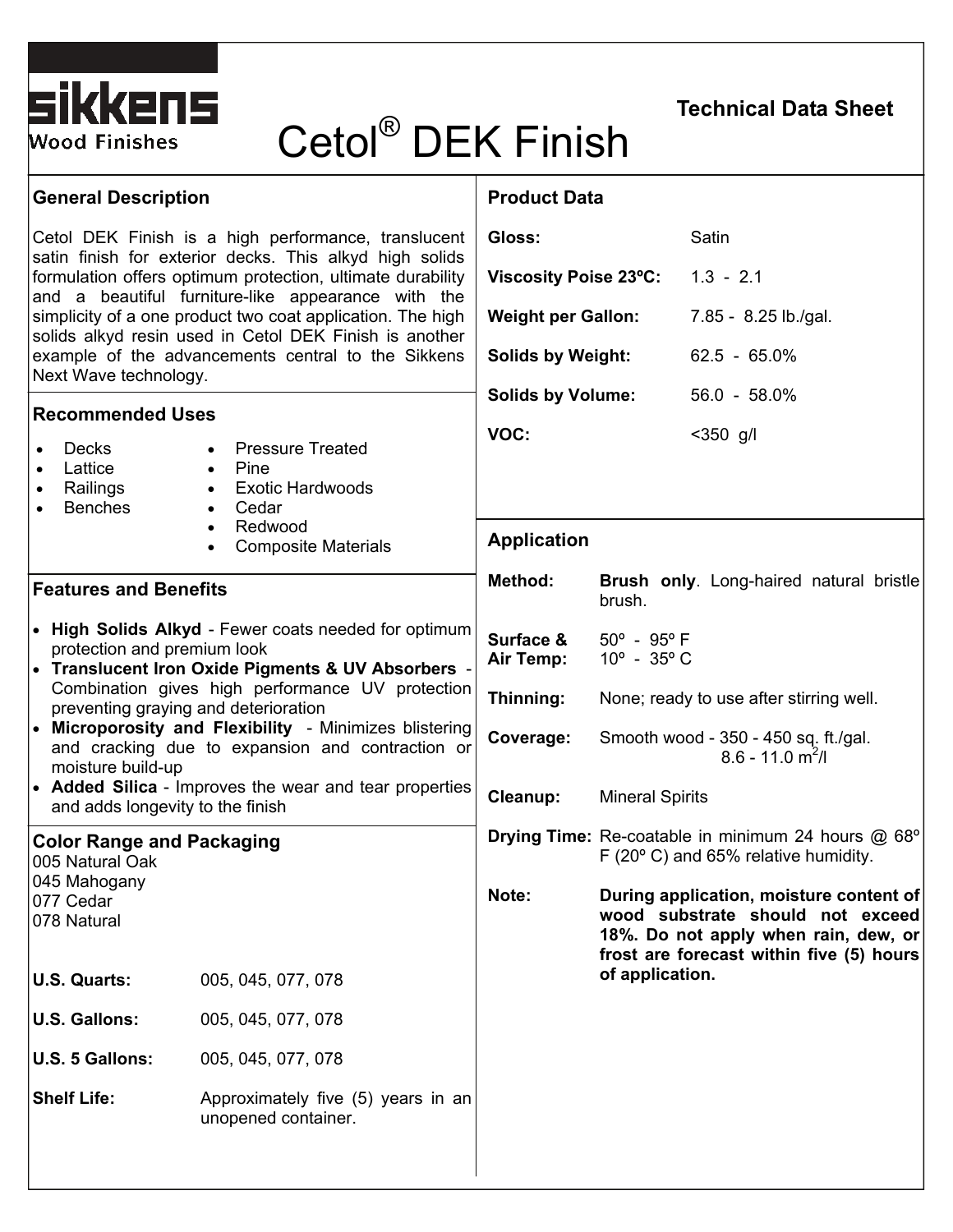

## Cetol® DEK Finish

## **Preparation Procedures for New, Uncoated Deck Surfaces:**

Prepare wood surfaces by mechanically sanding with 60 - 80 grit sandpaper.

## **Preparation Procedures for Weathered, Uncoated Deck Surfaces:**

Spray the surface with clean water, wetting the wood. Clean the surface with a solution of four (4) ounces of 100% Tri-Sodium Phosphate (TSP) or phosphate-free substitute plus one (1) quart of liquid bleach in three (3) quarts of water. Apply this solution generously to the wood with a garden pump sprayer. Let the solution sit on the wood for 15 - 20 minutes. During this period, scrub the surface with a hard bristle brush to help remove mill glaze and/or weathering. Do not let the solution to dry on the wood. Keep it wet. Power wash the cleaning solution from the wood with clean water. To prevent damaging the wood, do not exceed 500 PSI. The nozzle must be a maximum of one (1) foot from the surface for full effectiveness. Let the surface dry for three (3) days before application (i.e. the moisture content is below 18%). Weathered gray wood, or wood affected with blue fungi or rust from nails may be treated, after cleaning with the TSP solution, by applying a solution of four (4) ounces of oxalic acid crystals in a gallon of warm water. This solution should be allowed to sit on the affected area for 15 - 20 minutes before the final rinse with a power washer. Do not let the solution to dry on the surface. After treatment, allow surface to dry for three (3) days. All horizontal surfaces must be mechanically sanded with 60 - 80 grit sandpaper after cleaning. Cetol DEK Finish should be applied within one (1) week of preparation.

For application on hardwoods, wipe the surface with acetone immediately prior to applying Cetol DEK Finish. Apply coating within two (2) hours of wiping with acetone.

On previously coated wood, all coatings must be completely removed before applying Cetol DEK Finish.

## **Standard Application Procedure:**

*It is always recommend to perform a two (2) coat color and sheen test on a sample of the wood. Color can vary with application, porosity and type of wood.* Intermix batches to ensure color consistency. Do not apply on decks with less than two (2) feet clearance from the ground. The deck boards should be free of cracks, rot, large nail holes, and have sufficient gapping (3/16" - 1/4") for proper water drainage and air flow. Decks should not be skirted or boxed in (lattice may be used with good deck gapping). This system should not be used on areas subject to high moisture (i.e. boat dock, decks around swimming pools or hot tubs, and decks exposed to water from sprinkler systems).

After preparation, brush on the first coat of Cetol DEK Finish to all six (6) sides of the boards. Let the surface dry for a minimum of 24 hours. Brush on the second coat of Cetol DEK Finish. Do not apply by rolling or spraying. During application, saturate all end grains, nail holes, cavities, and cracks in the wood. Brush on an even coat and maintain a wet edge to prevent lap marks. Brush in the direction of the wood grain starting at one end of the board and continuing to the other end of the board. To ensure complete product curing, wait seven (7) days before you move any furniture back onto your deck. To prevent hazing (whitish haze on the surface) from occurring, allow a minimum of five (5) hours drying time before dew, frost, or rain is expected. If hazing should occur, let the product dry for seven (7) days. Lightly sand with 180 - 220 grit sandpaper, remove dust, and then reapply a thin coat of Cetol DEK Finish under more favorable weather conditions. Cetol DEK Finish is compatible over an existing Cetol DEK Base or Cetol DEK system. Do not use Cetol DEK Finish on an enclosed/covered porch area. Cetol DEK Finish requires UV light to cure properly. The absence of UV will significantly slow the drying process.